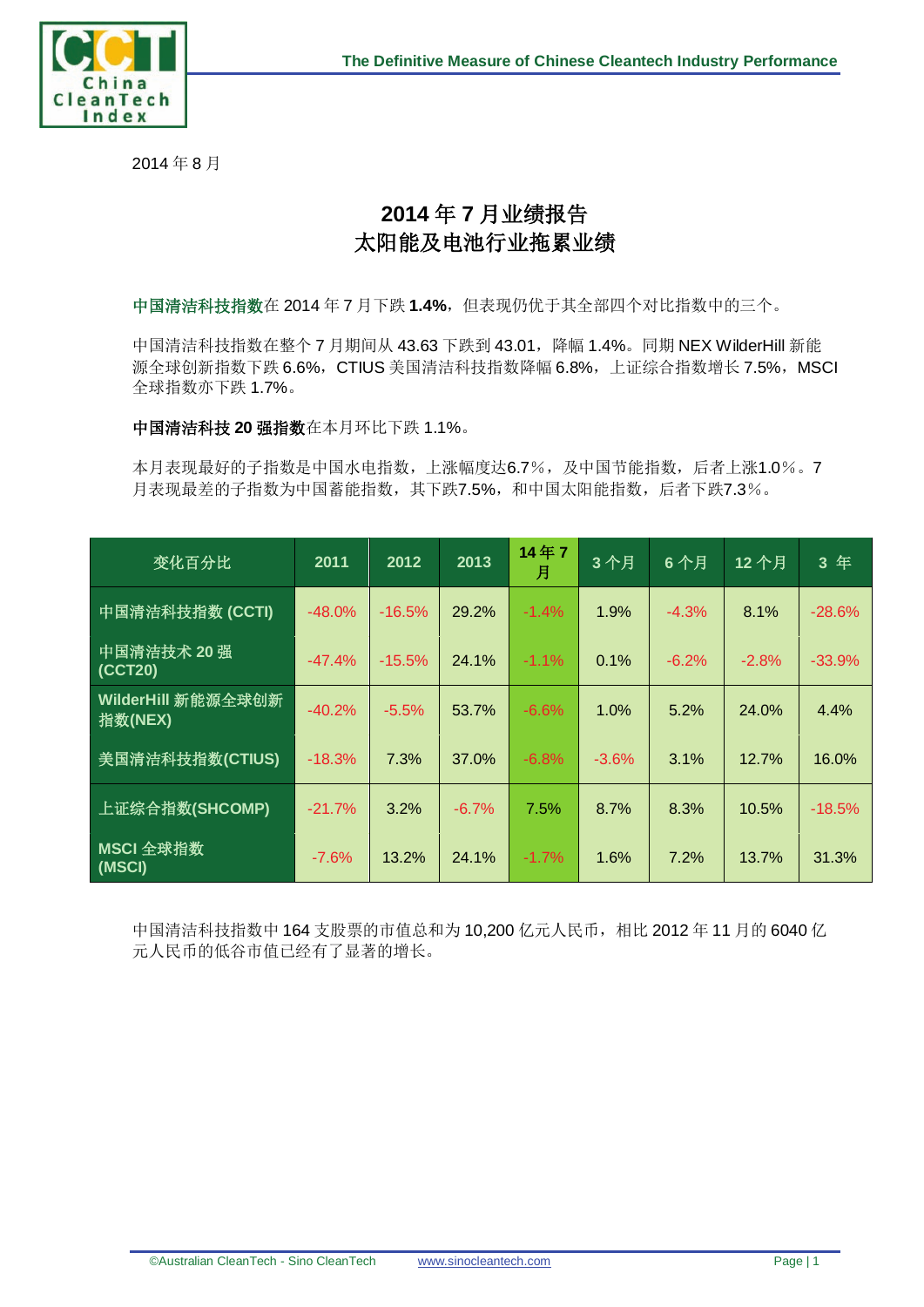

本月期间指数的表现下跌是由 14 家股价跌幅超过 **20%**的公司的股票所带动的。跌幅最大的是绿诺 国际(RINO),华灿光电股份有限公司 (300323.SZ), 及江西赣锋锂业股份有限公司(002460.SZ)。

然而另外 8 家股价涨幅超过 **20%**的上市公司部分对冲了指数下跌趋势。涨幅最大的是 **LED** 国际控 股有限公司 **(LED.L),** 汉维能源服务公司**(HNWEF.PK)**,及睿能集团 **(HEAT)**。

表现最佳和最差的公司请见下表。

## **2014** 年 **7** 月

| 4014 + 1 J       |                   |  |  |  |  |
|------------------|-------------------|--|--|--|--|
| 最佳表现             | 最差表现              |  |  |  |  |
| 股票价格上升 > 20%     | 股票价格下跌>20%        |  |  |  |  |
|                  | 中国能源回收股份有限公司      |  |  |  |  |
|                  | 华灿光电股份有限公司        |  |  |  |  |
|                  | 河北先河环保科技股份有限公司    |  |  |  |  |
| 安徽丰原生物化学股份有限公司   | 绿诺国际              |  |  |  |  |
| 中国清洁能源股份有限公司     | 阿特斯太阳能有限公司        |  |  |  |  |
| 汉维能源服务公司         | 韩华新能源有限公司         |  |  |  |  |
| LED 国际控股有限公司     | 晶科能源有限公司          |  |  |  |  |
| 睿能集团             | 赛维 LDK 太阳能高科技有限公司 |  |  |  |  |
| 天立环保工程股份有限公司     | 新日光能源科技           |  |  |  |  |
| 中国太阳能与清洁能源集成解决公司 | 尚德太阳能电力有限公司       |  |  |  |  |
| 上海开能环保设备股份有限公司   | 湖南科力远新能源股份有限公司    |  |  |  |  |
|                  | 江西赣锋锂业股份有限公司      |  |  |  |  |
|                  | 中国循环能源有限公司        |  |  |  |  |
|                  | 上海泰胜风能装备股份有限公司    |  |  |  |  |

中国清洁科技指数每月于中国清洁技术网站 [www.sinocleantech.com](http://www.sinocleantech.com/) 上发布, 并且和清洁科技投资 者杂志 [\(www.cleantechinvestor.com\)](http://www.cleantechinvestor.com/) 合作进行全球发布, 与投资与合作杂志 [\(www.topcapital.com.cn\)](http://www.topcapital.com.cn/) 合作在中国进行传播。

如您有兴趣直接通过电子邮件接收月度业绩报告,请在下述网址进行注册,地址为 [http://www.sinocleantech.com/e/cleantech\\_index.html](http://www.sinocleantech.com/e/cleantech_index.html)。

## 预了解更多信息,请联络**:**

约翰·奥班 总经理,中国清洁科技公司 电话: +61 419 826 372 john.obrien@sinocleantech.com

赵君洁 经理,中国清洁科技公司 电话: +61 432 294 989 dorothy.zhao@sinocleantech.com